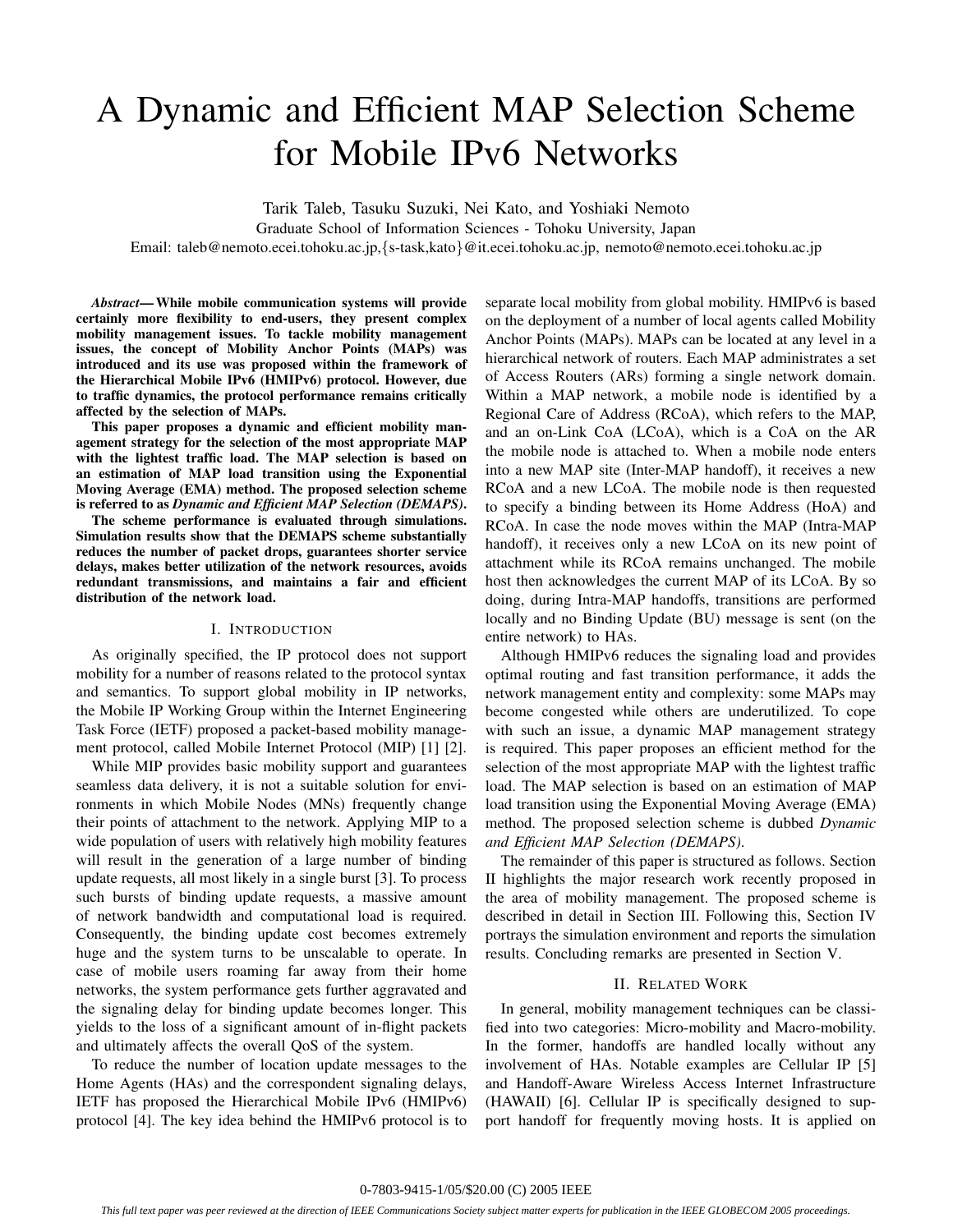a local level and can interwork with MIP to support wide area mobility, that is, mobility among Cellular IP networks. The HAWAII protocol divides the network into hierarchies based on domains. The functioning of HAWAII hinges on the assumption that users' mobility is local to domains. For each host, the HA and any Correspondent Node (CN) are unaware of the node's mobility within the host domain. Each domain has a gateway, called the domain router, and each host has an IP address and a home domain. In HAWAII, host based forwarding entries are installed in gateways using a set of specialized path setup schemes. These entries help to reduce both the data path disruptions and the number of binding updates. A major credit of micro-mobility management techniques consists in their reduction of handoff signaling delays.

In macro-mobility, when a mobile node roams to a different network area, the node solicits for a new CoA. A BU message is then sent to the HA. The major issue with macro-mobility pertains to the significant handoff signaling delays for users roaming far away from their home networks. These delays disrupt active connections each time a handoff to a new attachment point of the network is performed. The time required for the establishment of a new connection between MNs and their CNs becomes therefore remarkably long and losses of in-flight packets may be significant.

To cope with packet losses that may occur during handoffs due to the broken data path from the source to the destination, a set of mobility management techniques has been proposed in recent literature. They can be classified in turn into two categories: *caching-based* and *smooth handoff* techniques. In the first category, when a handoff occurs, the old AR caches and forwards the packets to the new AR based on a request to forward the packets. Most pioneering examples that use this technique are Fast Handovers Mobile IP [3] [7] and HAWAII [6]. In the second category, packets are routed to multiple nearby ARs around the MN to ensure delivery of the packets to the node. In addition to the recently proposed multi-path smooth handoff scheme [8], multicast mobility support [9] and bicast used in Cellular IP [10] use this technique. A combination of both smooth handoff and buffering techniques is proposed in [11].

In the sphere of attempts to reduce handoff signaling delays in macro-mobility, a large body of prior work was proposed. The central theme in these pioneering studies pertains to the adoption of hierarchical management strategies using local agents. HMIP6 and TeleMIP for Cellular IP [12] are notable examples. Most proposed protocols employ Foreign Agent (FA) hierarchies to localize the binding traffic. While most hierarchical techniques are intended to reduce the binding update traffic by localizing handoff signaling, they cause additional issues related to network traffic management. Effectively, some local agents get congested with update traffic while others are not efficiently utilized. To overcome this deficiency, the choice of network hierarchies should be performed in a dynamic manner. In this regard, [13] proposes a dynamic and distributed domain-based mobility management scheme. In this scheme, a group of ARs forms a domain. A *domain list* indicating the ARs that belong to the same domain is stored at each AR. Mobile nodes residing in a given domain maintains that *domain list*. If a mobile node changes its point of attachment to a new AR within a different domain, the node will then update its *domain list* to that of the new AR and the latter will serve as a MAP for the node. [14] proposes also another dynamic hierarchical mobility management scheme for MIP networks. The scheme is more efficient and is referred to as DHMIP throughout this paper. In DHMIP, when a mobile host connects to a new subnet via a new AR, the new AR notifies the new CoA of the host to the previous AR. The new AR serves then as a new location management hierarchical level for the node. One major drawback of the two schemes is that they both deliver packets to users via multiple levels of ARs, a fact that leads to long packet delivery delay and congestion of the selected ARs with redundant traffic. One possible solution to this issue is to reduce the size of subnet domains. However, this would lead to frequent inter-domain handoffs and consequently excessive binding update cost.

### III. DYNAMIC AND EFFICIENT MAP SELECTION SCHEME

Fig. 1 depicts the major steps in the proposed MAP selection method. This operation is conducted as follows:

- Step 1: Every  $\Delta$  period of time, each AR receives Router Advertisement (RA) messages from high-layer MAPs similarly to HMIPv6 [15]. Unless otherwise specified,  $\Delta$ is set to 1s.
- Step 2: Using information included in RA messages and based on a given computational model, each AR selects the optimum MAP for communication. This MAP is referred to as OMAP. Details on the used computational method will be given later in this section.
- Step 3: Upon performing handoff, a mobile node sends a Router Solicitation (RS) message to the new AR [15].
- Step 4: In response to the RS message, the AR notifies the MN of the OMAP selected in Step 2. It should be emphasized that MNs are notified of OMAPs only upon handoffs. This incurs no additional energy consumption (compared to MIPv6) and shall have no effect on the critical battery life of mobile nodes.
- Step 5: Following this, if the selected OMAP is the same as the Previous MAP (PMAP) used prior to handoff by the MN, this latter judges the handoff as an intra-domain movement and sends a BU message to only the OMAP. This aims to minimize the handoff signaling delay and reduce the signaling traffic for users roaming far away from their home networks. In case the OMAP is different from the PMAP (e.g. inter-domain handoff), the MN sends three BU messages to OMAP, HA, and its CN, respectively.
- Step 6: In response to the BU message, the OMAP acknowledges the MN of a successful binding update via a Binding Acknowledgment (BA) message.

Having a potential number of MNs connected to the same MAP for communication may likely lead to congestion of the MAP in question and result in an inefficient distribution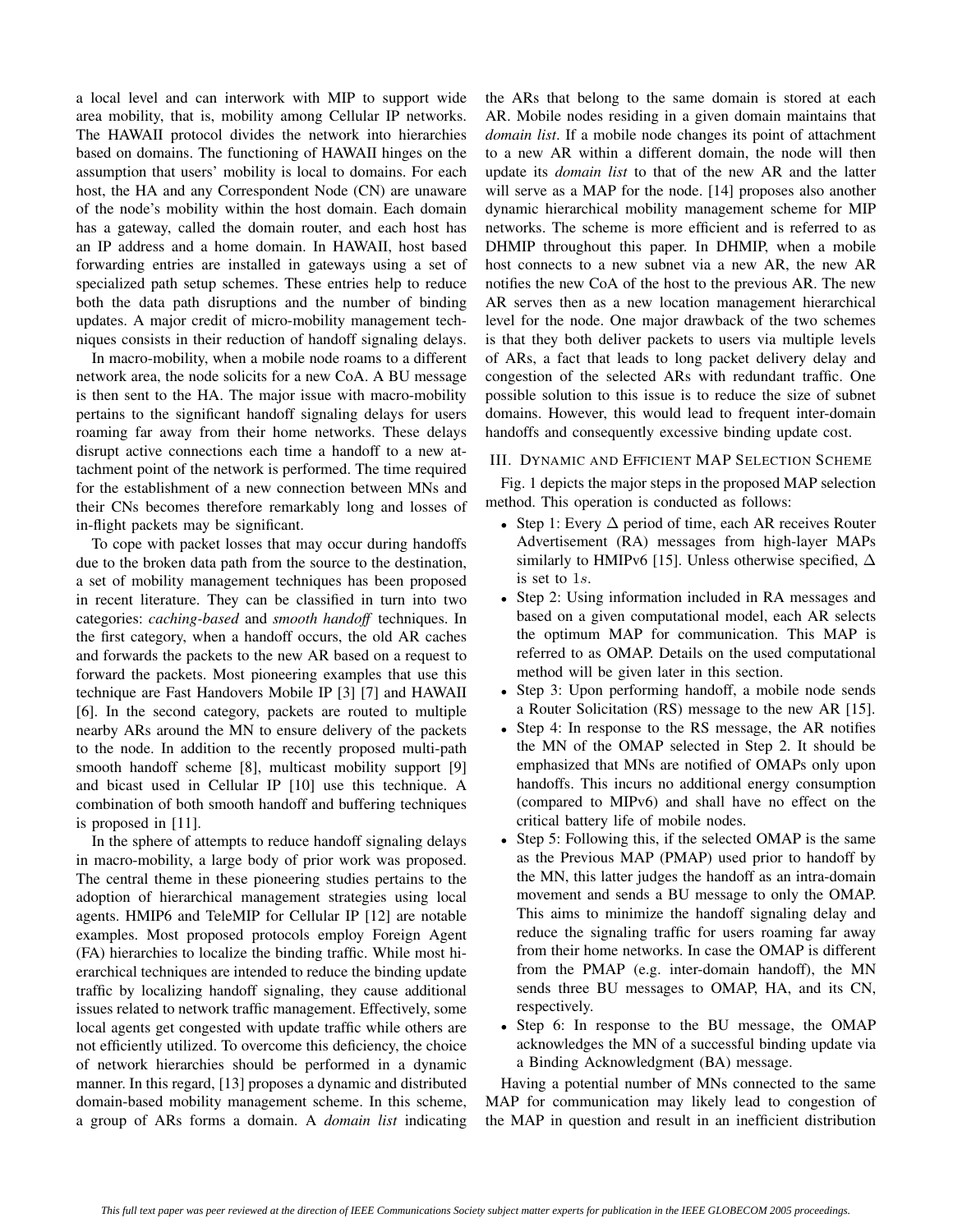

Fig. 1. Major steps in the proposed scheme



Fig. 2. Simulation environment

of network traffic. To avoid congesting MAPs with traffic, ARs should select the most appropriate MAP with the lightest traffic. ARs should be thus aware of on-going dynamics in network conditions.

To notify ARs of possible changes in network conditions, we use the Exponential Moving Average (EMA) method to predict possible future transitions in the MAP load. The underlying reason beneath the choice of EMA consists in the fact that EMA is a cut-and-dry approach for analyzing and predicting performance, easy to implement, and requires minimal computational load. In the proposed scheme, the traffic load is measured periodically every  $\Delta$  period of time. Let  $M[n]$  and  $E[n]$  denote the measured load value and the EMA value of the MAP load at the  $n<sup>th</sup>$  time slot, respectively. By definition,  $E[n]$  is expressed as follows:

$$
E[n] = \frac{\sum_{i=0}^{\infty} (r^i M[n-i])}{\sum_{i=0}^{\infty} r^i}
$$

where r is the exponential smoothing constant  $(0 < r < 1)$ . To give more weight to the latest data,  $r$  is set to 0.9 throughout this paper. Considering the fact that  $(\sum_{i=0}^{\infty} r^i = \frac{1}{1-r})$ ,  $E[n]$ can be easily computed in a recursive manner as follows:

$$
E[n] = (1 - r)M[n] + rE[n - 1]
$$
 (1)

The key idea behind the proposed method is to use the EMA value to predict the transition tendency of the MAP load. This prediction is based on comparison between the two values  $E[n]$  and  $M[n]$ . In deed, in case  $(E[n] < M[n])$ , the MAP load has more tendency to increase (Load Increase (LI) tendency), whereas in case  $(E[n] > M[n])$ , the system load may likely decrease (Load Decrease (LD) tendency). Upon prediction of their load transitions, MAPs notify ARs of this information via the 32-bits option field carried in the packet header of RA messages. In case of LI tendency, MAPs write down the measured load value,  $M[n]$ , in the RA packet header, whereas in case of LD tendency, the option field is set to null. Based on this information, ARs decide the most appropriate MAPs for future visiting mobile users. Highhierarchies MAPs with LD Tendency are preferably selected as MAPs for communications.

In case of multiple MAPs with LD tendencies, the MAP router at the highest hierarchy is chosen. This aims to create

large MAP domains for mobile nodes so as that their future handoffs can be locally handled. This ultimately minimizes the handoff signaling cost. In case all high-hierarchy routers have LI tendencies, ARs select the high-hierarchy MAP router with the minimum traffic load, that is, the lowest value of  $M[n]$ . This obviously purposes to not further overload the network with signaling traffic.

# IV. PERFORMANCE EVALUATION

## *A. Simulation Setup*

Having described the details of the proposed scheme, focus is now directed on its performance evaluation through computer simulations. In the performance evaluation, we consider the case of pedestrian mobile users roaming within crowded areas, such as university campuses or Central Business Districts (CBDs). This kind of users are characterized by frequent handoffs at random times in random directions. The mobility pattern of such a population of users can be modeled using the *"Outdoor to Indoor Pedestrian"* model [16]. In this model, upon walking a distance of 5 meters, users are assumed to change their moving speed. The users speed follows a normal distribution of an average and a variance value equal to  $3km/h$  and  $0.3km/h$ , respectively. As for the moving directions, the probabilities of users to turn right, turn left, or continue moving straight forward are set to 0.5, 0.25, and 0.25, respectively.

The abstract configuration of the considered network is depicted in Fig. 2. The wireless part of the network consists of four neighboring wireless cells. The coverage radius of each wireless cell is set to 60 meters. The distance between two neighboring ARs is fixed to 100 meters. These parameters are chosen with no specific purpose in mind and do not change any of the fundamental observations about the simulation results. The four ARs are connected to the wired network through a two-layers network made of four MAPs. To form *cross links* among the MAPs, MAPs 1 and 2 are both connected to MAPs 3 and 4. The choice of such a two-layers MAP network with cross links represents a general and simple case [17]. Considering a MAP network with multiple-layers will simply increase the connection RTT and shall have no influence on the overall performance of the proposed scheme. MAP 3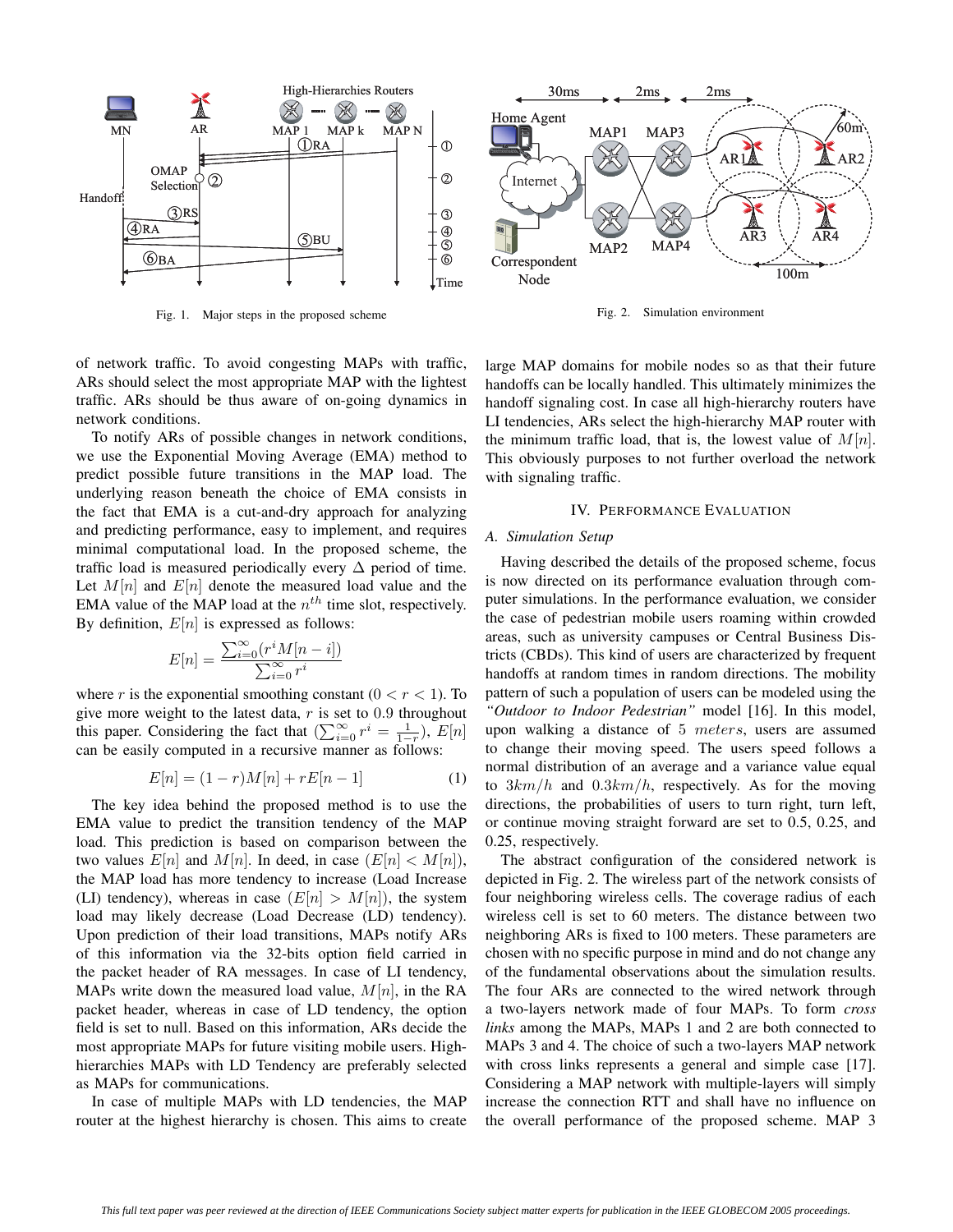

(a) Traffic load processed at each network element.

(b) Number of data packets dropped at high-hierarchies network elements.

Fig. 3. Aggregate performance in terms of transmission efficiency: Avoidance of packet drops and redundant transmissions.

serves ARs 1 and 2, while MAP 4 serves ARs 3 and 4. The MAP network is connected to a HA and a server (CN) via a wired network. All Links are given a capacity of  $155Mbps$ (e.g. OC3). The one-way propagation delay over the wired network is set to 30ms. As for other links, the delay of each is set to 2ms. Due mostly to its simplicity and its wide usage in today's switches and routers, all routers use Drop-Tail as their packet-discarding policy. All MAPs are assumed to have buffers of  $700kB$ . A population of 100 nodes is simulated and is randomly scattered over the wireless communication area. Each MN receives UDP packets from CN at a rate of 1.5M bps. The UDP packet size is set to  $1kB$ . All simulations are run for a duration of  $30min$ , a duration long enough to ensure that the system has reached a consistent behavior. All results are an average of multiple simulation runs.

# *B. Simulation results*

In the performance evaluation, the dynamic hierarchical mobility management scheme (DHMIP) [14] is used as a comparison term. Figs. 3(a) and 3(b) plot the processed traffic load (in bytes) and the number of packet drops at each element in the network. The figures show clearly that the traffic load processed by DHMIP is significantly higher than the processed load in case of DEMAPS, mainly at high-layer MAPs. The difference between the two measures is mostly due to inflight packets that are redundantly transmitted over same links upon handoff occurrences. Given the limited buffer size of routers, a significant amount of these redundant transmissions is dropped. This justifies the high values of packet drops experienced in DHMIP, as shown in Fig. 3(b). It should be emphasized that the plotted DEMAPS traffic includes both UDP data packets and RA signals. Despite this fact, Fig. 3(a) shows that the overall bandwidth consumption in case of DEMAPS (including signaling packets) is still significantly

lower compared to that of DHMIP. This is a strong indication that the additional cost due to signaling packets is minimal. In addition, the obtained performance gains are worthwhile and can be used to advocate the small overhead that may be incurred by RAs.

In the proposed scheme, information on load transition is sent to ARs every  $\Delta$  time interval. In the simulations conducted so far,  $\Delta$  was set to 1s. To investigate the effect of  $\Delta$  on the DEMAPS performance, we plot the number of packets processed by MAPs for different values of  $\Delta$  in Fig. 4. The figure demonstrates that setting  $\Delta$  to higher values results in a poor distribution of network traffic among MAPs: most of the traffic burden is handled by MAP 2. The choice of  $\Delta$  is a compromise between enhancing the traffic distribution and reducing the frequency of RA messages. In deed, small values of ∆ would efficiently distribute the data traffic on the network, whereas large values of  $\Delta$  would reduce the number of RA signals sent over the communication time.

To illustrate the idea with more clarity, the following index is used:

$$
\Phi = 1 - \frac{\sum_{i=1}^{N} |\alpha_i - \bar{\alpha}|}{2\bar{\alpha}(N-1)}
$$
\n(2)

where  $\alpha_i$  is the number of packets processed by the  $i^{th}$  MAP and N is the number of considered MAPs.  $\bar{\alpha}$  is the average value of  $\{\alpha_i, i = 1 \cdots N\}$ .  $\Phi$  captures the efficiency of traffic distribution over the network and ranges from zero to one. Low values of  $\Phi$  represent a poor distribution of network traffic and lead to significant packet drops. Fig. 5 graphs the value of  $\Phi$  for different values of  $\Delta$ . The figure demonstrates that setting  $\Delta$  to values larger than 5s degrades significantly the traffic distribution over the network. On the other hand, results of Fig. 3(a) show that the system overhead remains minimal when setting  $\Delta$  to 1s. It should be emphasized